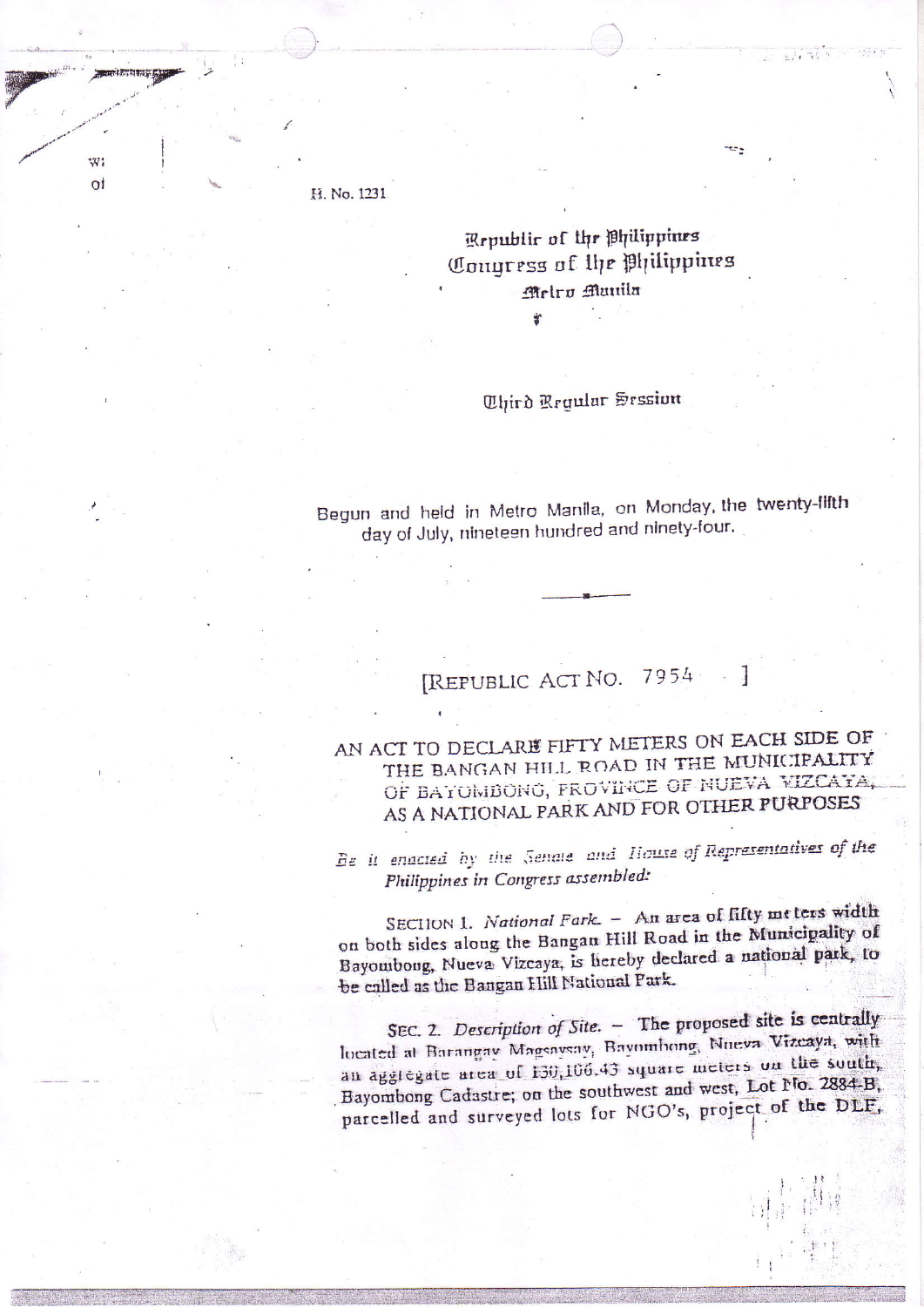provincial government of Nueva Vizcaya; on the northwest, north and hortheast, portion of Lot No. 2884-A, also parcelled and surveyed for NGOs lots, same project of the DLF, provincial government of Nueva Vizcaya; on the east and southeast, portion of Lot No. 2884-A, EVAC now NVSIT land uses; on the southeast, old provincial hospital site and Lot No. 2997, constabulary reservation. All fall within Project No. 2, Block 1, timberland certified December 28, 1921, per LC Map No. 1137 and within the Magat-River forest reserve under Proclamation No. 573.

SEC. 3. Control and Supervision. - The Bangan Hill National Park shall be under the control and supervision of the Bureau of Parks and Wildlife and for this purpose a branch office of the said bureau shall be established in the Municipality of Bayombong, Province of Nueva Vizcaya.

SEC. 4. Maintenance and Improvement. - For the purpose of beautifying and improving the road side park and the road itself, support shall be provided by the Department of Environment and Natural Resources, through its appropriate agencies, the Department of Public Works and Highways and other departments and agencies upon the request of the Bureau of Parks and Wildlife.

SEC. 5. Appropriations. - The amount necessary to carry out the provisions of this Act shall be included in the General Appropriations Act of the year following its enactment into law and therealter.

SEC. 6. Repealing Clause. - All laws, orders, issuances, rules and regulations or parts thereof inconsistent with the provisions of this Act are hereby repealed, amended or modified accordingly.

SEC. 7. Effectivity Clause. - This Act shall take effect upon its approval.

Approved.

RDOJ. ANGARA lent of the Senate

OSE DE VENECIA, JR. Speaker of the House of Representatives

 $\mathcal{B}=\mathcal{B}^{1\times n}$  is